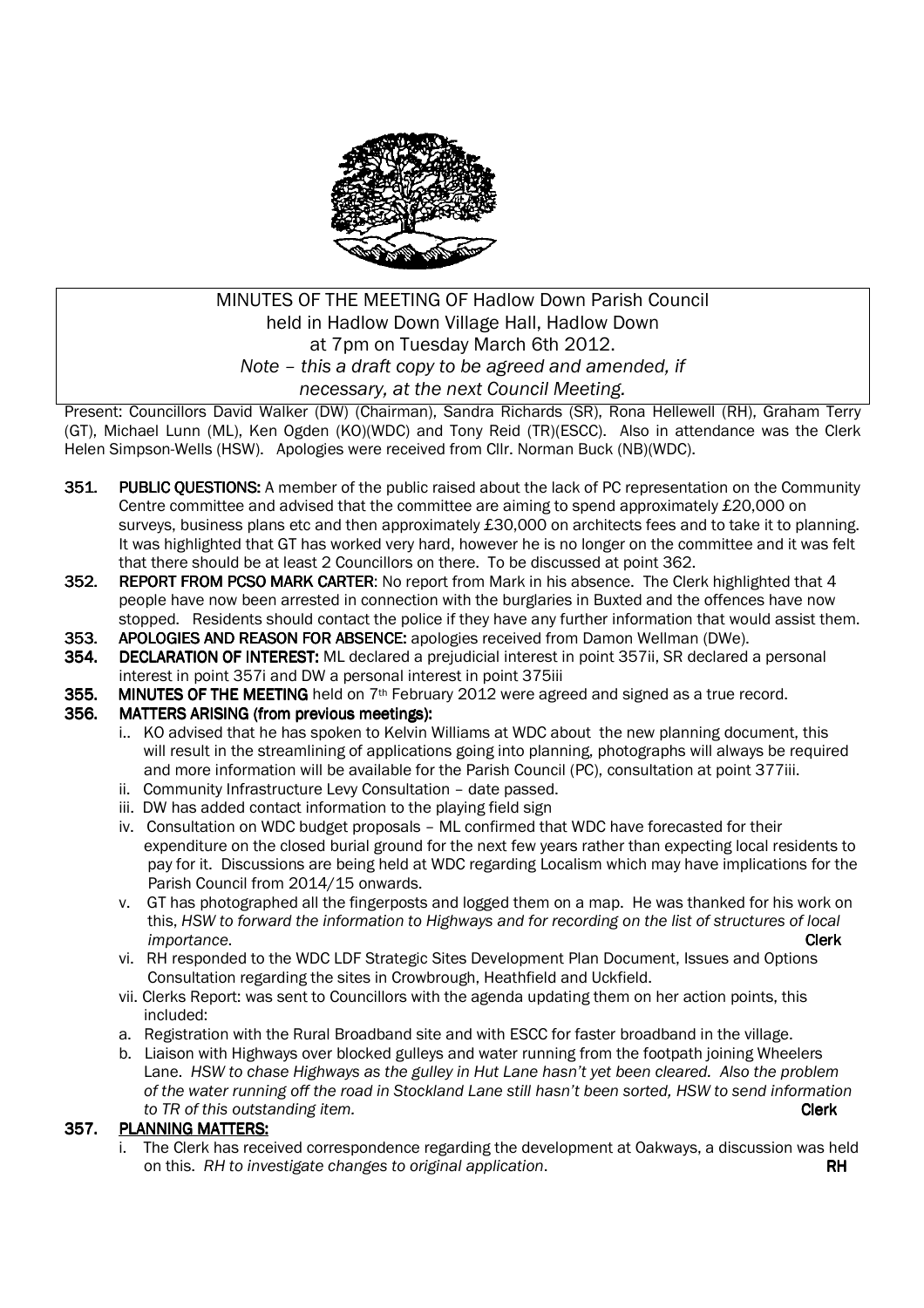ii. Notice has been received of the WDC Planning Committee meeting regarding WD/2011/2754/F **COOPERS FARM** – retention of a mobile home and lean-to extension for 2 year period PLANNING APPEAL:

APP/1435/E/11/2161156 and APP/C1435/A/11/2161158 COLES HALL, HEATHFIELD ROAD - 15 photovoltaic solar panels to the existing south facing roof of the garage - Appeals have been dismissed by the planning inspector.

358. REPORTS FROM CLLR. TONY REID, ESCC & CLLR.KEN OGDEN WDC: TR advised that the ESCC budget has been approved and they won't be increasing the council tax. They are trying to maximize their capital plan programme and will be spending £257m. over the next 4 years. The link road between Bexhill and Hastings is awaiting government approval as is their broadband plan. There is the opportunity to increase broadband strength to 24 megabytes in rural areas and villagers are encouraged to respond to the survey on the ESCC website. Expenditure next year will be the same as this year. £5m.is available to try and get ahead with road repairs. Concern was expressed by Councillors over repairs to the A272 near Pound Green following water company work, *Clerk to raise with the Highways steward.* **Clerk**  TR updated on the Uckfield gyratory system, it is planned that this will go over the old railway line, however if in the future this part of the railway is reopened, a bridge would have to be built. Car parking in Uckfield and Buxted was also discussed.

KO advised that the Core Strategy is currently being examined and it is likely that the Inspector will want WDC to make changes. It will then probably go for public examination again. There is a chance that a Plan could be produced where local people specify where and how much development they want. ML confirmed that NB has been very ill, the PC wished him well.

### 359. BANK RECONCILIATION: - dated 24th February 2012 was agreed and signed.

### 360. OTHER FINANCE MATTERS -

- i. Councillors suggested amendments to the invitation to tender letter for the play area, *Clerk to amend and send out.* Clerk
- ii. A discussion was held on how much of the hedging at the burial ground needs cutting back, quote agreed.
- iii. The Clerk presented proposals for the revised burial fees, amendments were suggested by Councillors and the final figures were agreed, *Clerk to update and issue to local funeral directors.* Clerk
- iv. As the Sussex Playing Fields Association have not requested payment of the subscription and they appear as removed from the Charity Commission website no payment would be made to them.
- v. The Clerk confirmed that Reactive Maintenance at ESCC have agreed that the Village Maintenance Team can rub down all the fingerposts and repaint them. Highways are no longer undertaking repairs to fingerposts on A and B roads. They will inspect the 2 leaning fingerposts and report back to the Clerk. *Fingerpost agreement form passed to GT to be raised at the SLR meeting*. GT
- 361. DOUBLE YELLOW LINES IN SCHOOL LANE SR updated on the results and comments from the survey, 59 responses were received and of these 57 were in favour of extending the double yellow lines. There was a 17.5% response from householders. *HSW to write to ESCC with the results and request that the lines be extended, TR to be copied in*. *Clerk to also liaise with Claire Rivers regarding the outcome of the previous suggestion that teachers park on the land opposite the school.* **Clerk** SR to produce article for the website and the Parish Magazine. **SR 1998 SR**
- 362. NEW COMMUNITY CENTRE GT confirmed that the Terms of Reference of the committee are being written, sub-committees have been formed and the AGM has been held. GT had no recollection of the £30,000 mentioned at point 351. They have been in liaison with the Charity Commission regarding charity status and the chair will be consulting with Solicitors this week. ML confirmed that he had spoken to the monitoring officer at WDC and if Parish Councillors attend the Community Centre committee meetings but aren't committee members they can still vote on decisions made by the PC. SR, ML and GT agreed to attend the meetings as observers, Janet Tourell (JT) would update the committee. Next meeting 4<sup>th</sup> April at 7:30pm possibly at the New Inn, venue to be confirmed.
- 363. VILLAGE HALL PAPERWORK Councillors had received a copy of James Stockdale's (JS) comments regarding the Village Hall paperwork. It was agreed for the *Clerk to arrange a meeting with Ian Davison (ID) from Hedley's solicitors, Louise Beaton from AirS and a representative from the Community Centre and the Village Hall committees. She will send a copy of the paperwork to ID, forward JS's comments to JT and draw up questions for the meeting to be sent to Councillors beforehand.* Clerk
- 364. JUBILEE TREE DW and GT attended a school assembly to discuss the Jubilee Oak with the pupils. The PC agreed to the new site for the tree at the burial ground.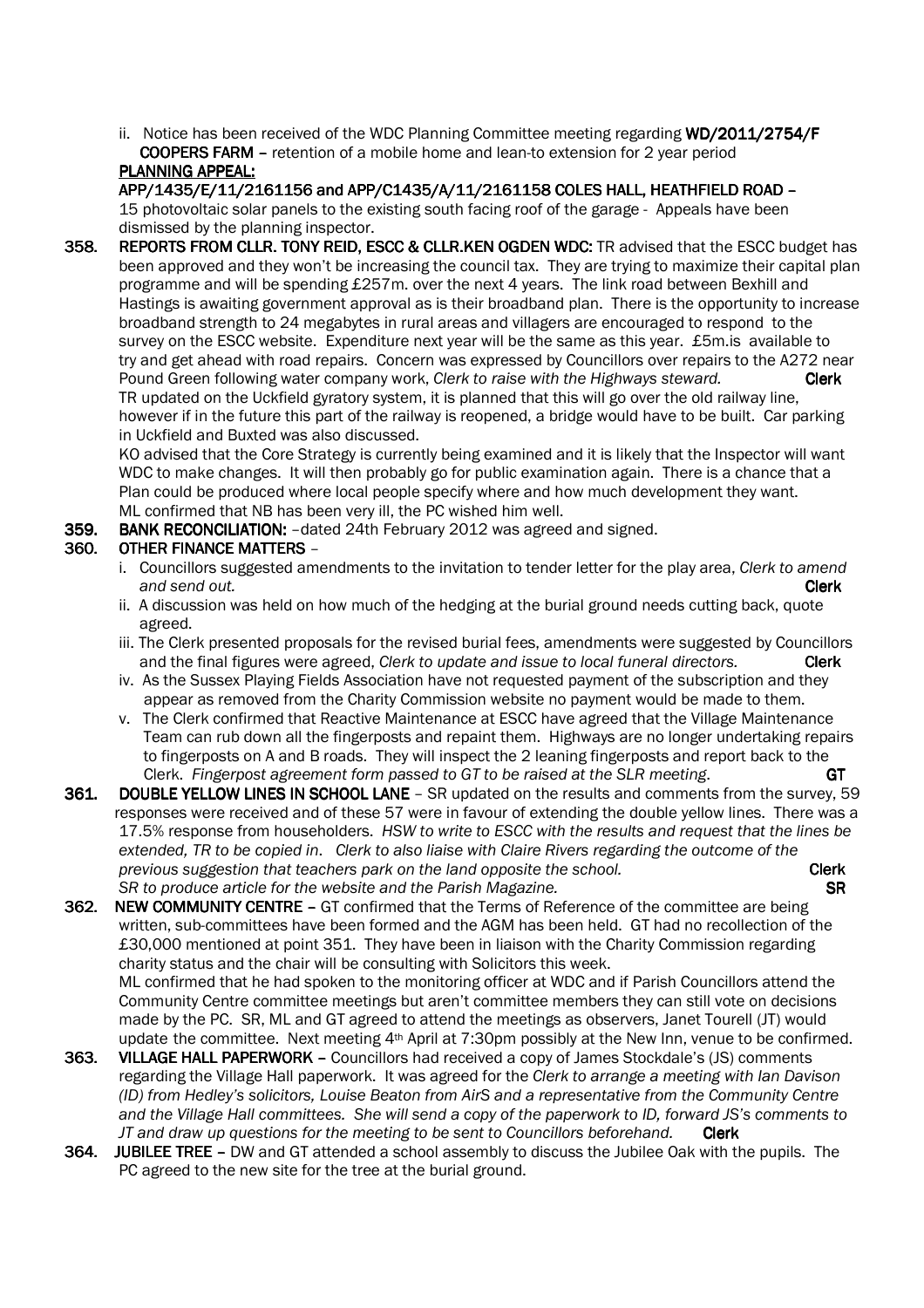- 365. BUS SHELTER the Clerk confirmed that the insurance company would be able to insure a new bus shelter. With regard to planning permission this would not be required if the shelter was put up in conjunction with a service the PC provided. *The Clerk will contact the bus companies to discuss. She will also arrange for quotes for the shelter.* Clerk
- SR advised that she is continuing to chase ESCC regarding the installation of the bus stop signs. 366. ANNUAL REPORT – a discussion was held on the production of the annual report. It was agreed *that all Councillors would produce a report on their area of responsibility for the 2012/13 financial year and would forward these to GT by t*he end of April for collation. The report will be sent to all households. ALL
- 367. PARISH ASSEMBLY TR and KO confirmed that they will be attending the Parish Assembly. It was agreed to do a powerpoint presentation, *Councillors to provide the Clerk with bullet points. The Clerk will liaise*  with Claire Rivers for the School report..
- 369. SLR MEETING All Councillors to forward items for the SLR agenda to the Clerk by 8<sup>th</sup> March, Clerk to *send list of agenda items to Highways and copy TR.* **ALL <b>ALL ALL ALL**
- 370. RISK ASSESSMENTS RH agreed to undertake the quarterly risk assessments and the annual office risk *assessment.* RH
- 371. THE MAYFIELD TRUST the PC agreed to the reappointment of Fiona Bickerton as representative of the Parish Council on the Mayfield Trust.

### 372. REPORTS FROM COUNCILLORS (COUNCIL MATTERS AND OUTSIDE BODIES):

 Cllr. Graham Terry – Burial Ground, Village Hall, Playing Field, New Community Centre and SLR – GT advised that a resident has written to the Chief Constable regarding the sheep worrying and that there was another attack at the weekend involving 3 dalmations.

Cllr. Rona Hellewell – Planning and Emergency Planning – RT advised that the Parish Emergency Radio Network will continue this year.

### 373. CLERK'S MATTERS:

- i. The Clerk hours were checked, agreed and signed.
- ii. The Clerk updated the PC on correspondence received regarding the community engagement strategy statement, concern had been expressed over the wording used, the concern was noted.
- iii. Correspondence had been received about the effectiveness of the new recycling bins, *ML to investigate and respond.* **ML**
- iv. The Clerk has been sent a Sussex flag, passed to GT to be displayed at the Village Fayre.
- v. The Clerk updated on the Barclays Skillsbank
- vi. The proposed merger between East and West Sussex Fire & Rescue Services is not proceeding at present.
- vii. Correspondence received from South East Water updating on water resources.
- viii.The Clerk updated on correspondence she had received from a resident regarding grit bins near the school. She has liaised with Claire Rivers and directed her to advice given by the Government on clearing snow.

### 374. CORRESPONDENCE RECEIVED BY THE CHAIR:

 i. The Chair updated on information he was sent by villagers on speeding. The Clerk advised that the police had undertaken speed checks on the A272 and updated on what action they had taken.

#### 375. ACCOUNTS FOR PAYMENT: The following were agreed by all and cheques signed:

- i. Helen Simpson-Wells. Salary £799.80 includes £4.50 for mileage and £2.32 for expenses, £620 already paid by standing order, therefore cheque raised for £179.80.
- ii. Sandra Richards £22.74 refreshments for December public meeting, to replace lost cheque.
- iii. Hadlow Down Village Hall £880 grant for woodworm treatment for the Village Hall paid under Local Government (Miscellaneous Provisions) Act 1976 s.19
- iv. JFDI Groundcare Services £36.00 Play Area Maintenance
- v. BT £154.16 phone and broadband use, paid by direct debit
- vi. Sussex Associations of Local Councils £15.50 LCR subscription

#### vii. The Information Commissioner £35.00 notification fee paid under Local Government Act 1972 s.226

### 376. TRAINING AND CONFERENCES:

- i. Localism Conference GT to attend.
- ii. Neighbourhood Planning workshop for Clerks Clerk to attend.
- iii. Interactive Housing Workshop session no-one to attend.

### 377. CORRESPONDENCE RECEIVED NEEDING A RESPONSE:

- i. ESCC Library survey article has been added to the website and will appear in the Parish Magazine.
- ii. Representations on Soundness of the Waste and Minerals Plan plan has been approved, comments have been invited on the soundness of the plan, no response to be made.